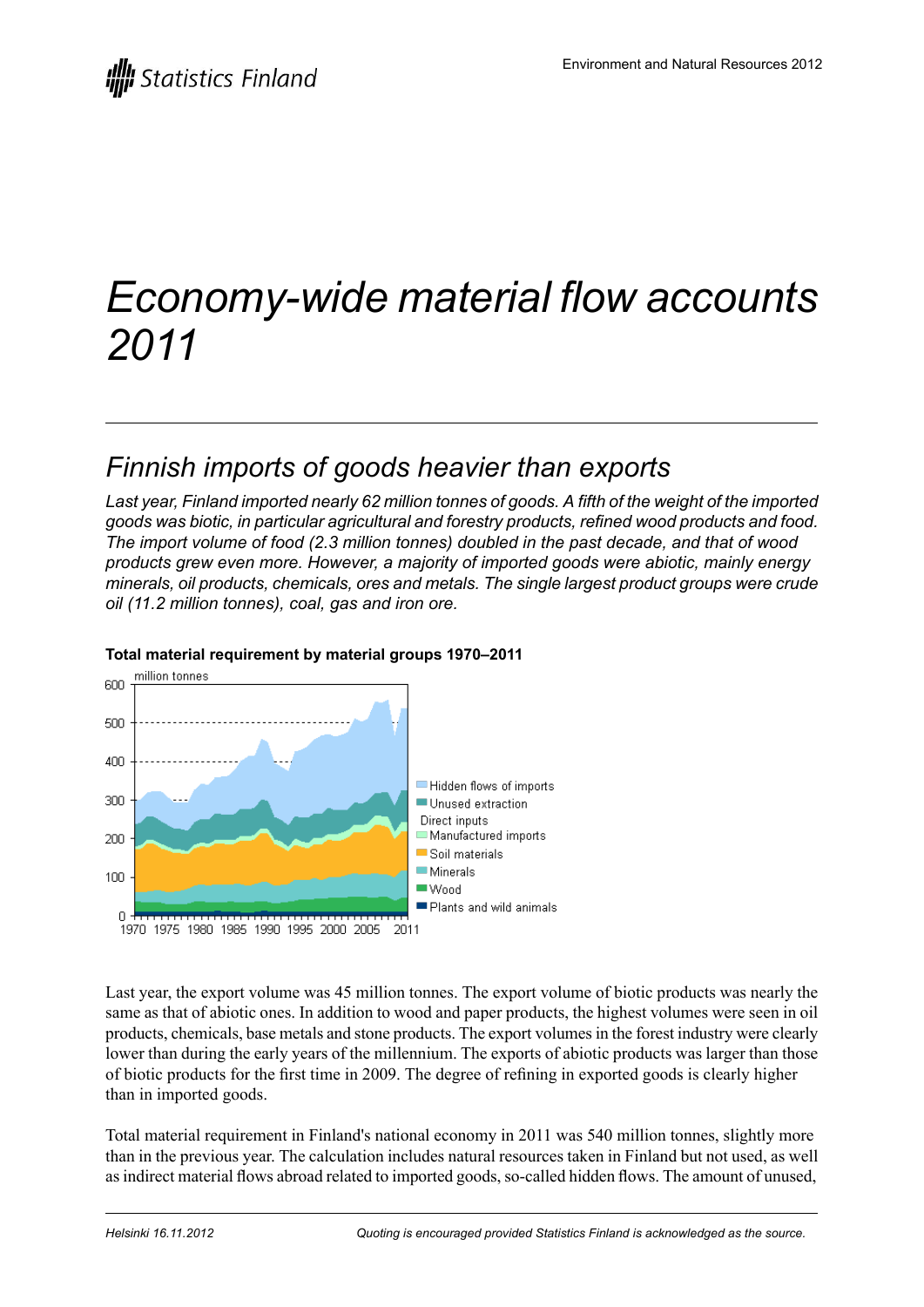but extracted natural resources was 80 million tonnes in Finland last year, and the amount of international hidden flows was estimated to be 215 million tonnes. The national economy's direct use of materials was 245 million tonnes.

Total material requirement has almost doubled from 1970 to 2011. By international comparison, material requirement as direct input per capita is currently notably high in Finland, 45 tonnes per capita a year, while the EU average is 16 tonnes. Especially the direct input and the hidden flows from imports have grown; the former 2.3-fold and the latter 3.5-fold in 40 years. The material intensity of Finland's economy, or the amount of used material relative to GDP, has, however, shown a decreasing trend and, so far, it has been at its lowest or most efficient in 2009.

Statistics Finland started publishing the Economy-wide material flow accounts last year (2011). The time series of these data (1970-2009) were previously compiled by the Thule Institute of the University of Oulu. The accounts form part of environmental accounts, on which the European Union passed a regulation last year.



#### **Material intensity of Finland's economy 1970-2011**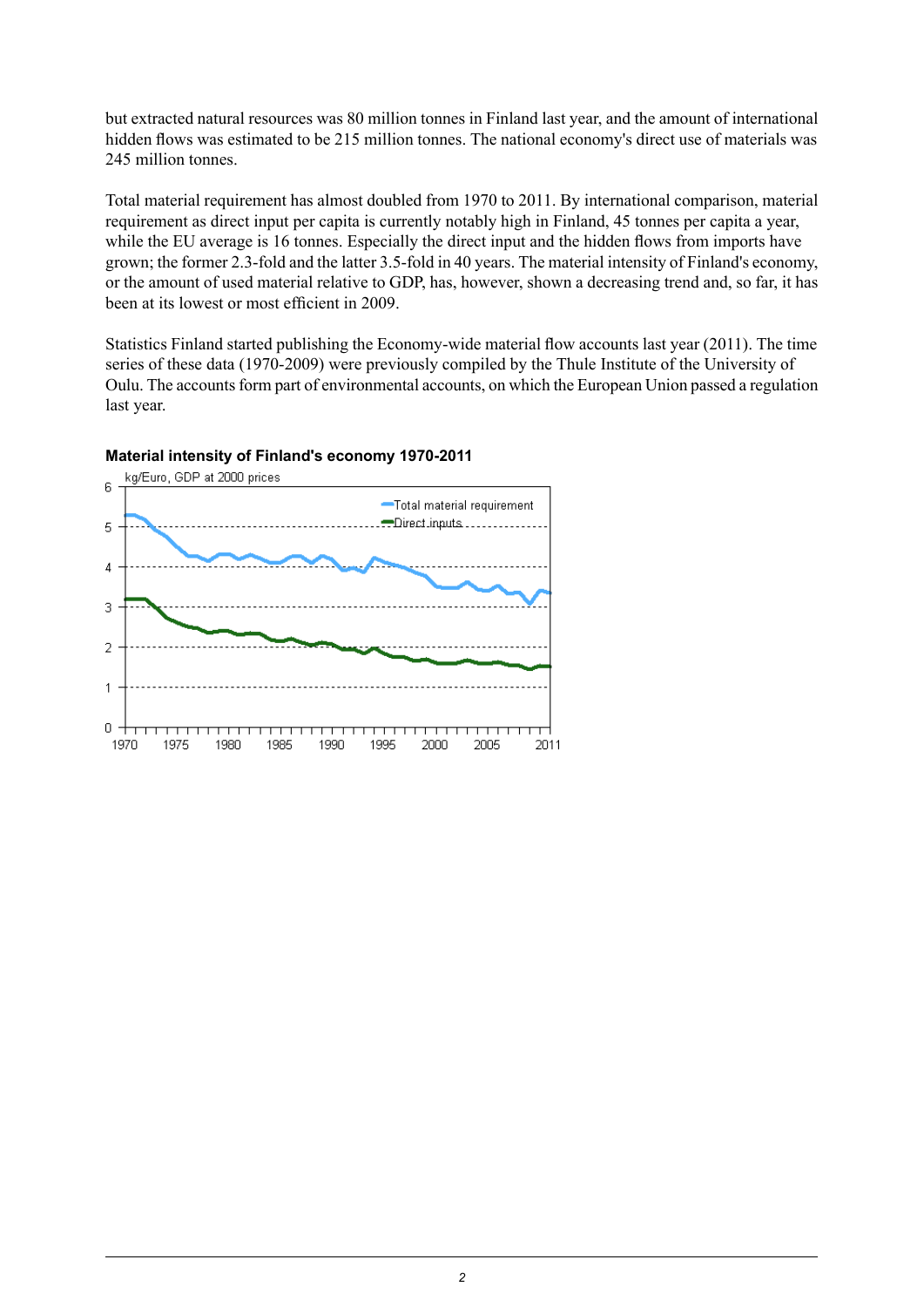## *Contents*

## *Tables*

| <b>Appendix tables</b> |  |
|------------------------|--|
|                        |  |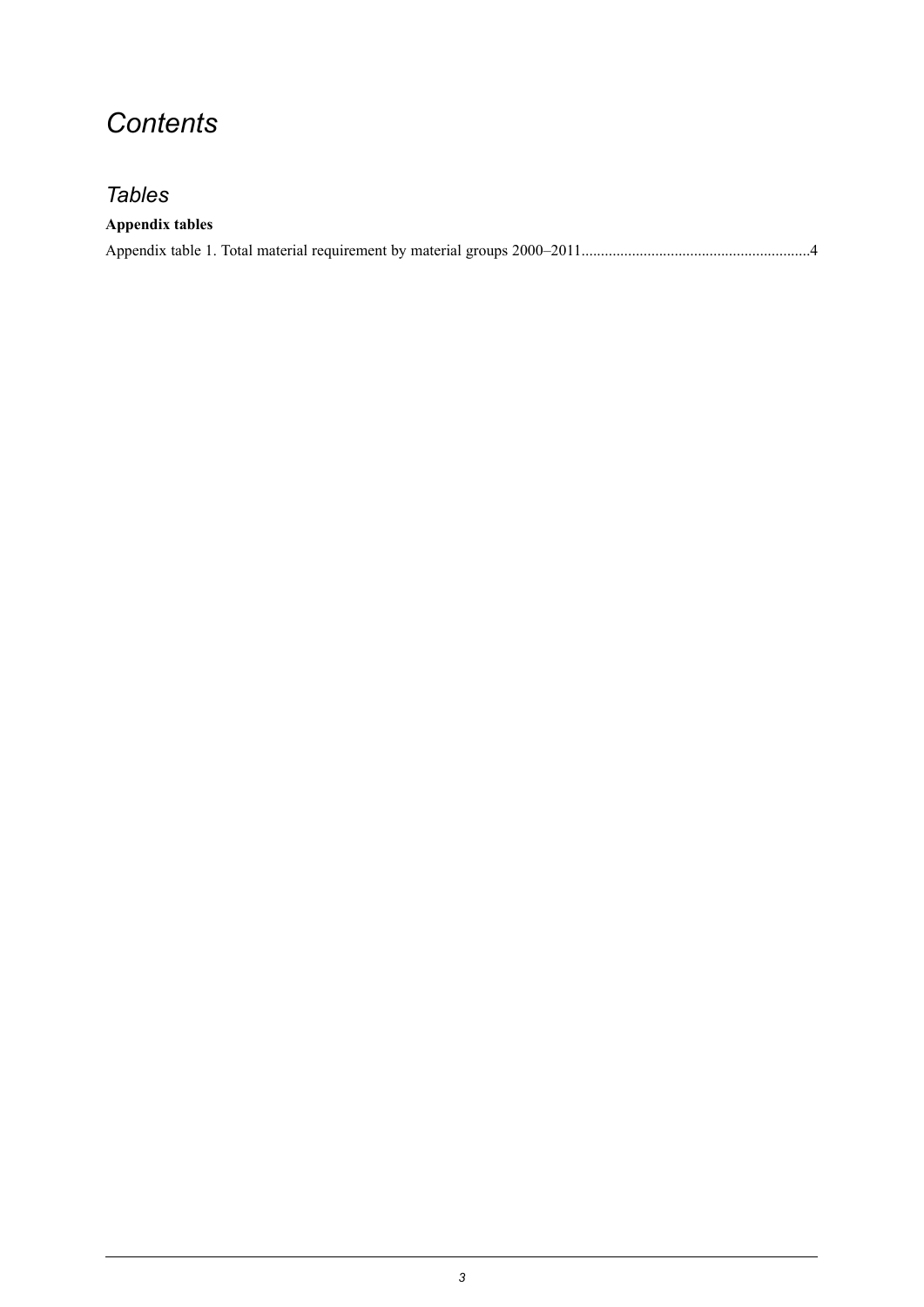## *Appendix tables*

|                                                                                                              | 2000         | 2001    | 2002    | 2003            | 2004    | 2005                            | 2006            | 2007                                    | 2008    | 2009            | 2010    | 2011     |  |  |
|--------------------------------------------------------------------------------------------------------------|--------------|---------|---------|-----------------|---------|---------------------------------|-----------------|-----------------------------------------|---------|-----------------|---------|----------|--|--|
|                                                                                                              | 1 000 tonnes |         |         |                 |         |                                 |                 |                                         |         |                 |         |          |  |  |
| Plants and<br>wild animals                                                                                   | 11 222       | 10467   | 10 802  | 9858            | 10 198  | 10 664                          | 9 5 6 4         | 10 549                                  | 10 4 44 | 10 539          | 9086    | 9706     |  |  |
| direct inputs                                                                                                | 10719        | 10 043  | 10 299  | 9521            | 9791    | 10 343                          | 9 2 6 2         | 10 310                                  | 10 108  | 10 230          | 8823    | 9433     |  |  |
| hidden flows                                                                                                 | 503          | 424     | 504     | 337             | 406     | 321                             | 302             | 239                                     | 335     | 309             | 264     | 274      |  |  |
| Wood                                                                                                         | 47 640       | 47921   | 49 124  | 49 915          | 50 025  | 50 148                          | 48 000          | 51 147                                  | 47829   | 33 654          | 42 230  | 44 930   |  |  |
| direct inputs                                                                                                | 36 195       | 36 427  | 37 396  | 38 238          | 38 571  | 38 563                          | 37 352          | 39 7 7 5                                | 38 162  | 28 959          | 35 743  | 37 777   |  |  |
| hidden flows                                                                                                 | 11 4 45      | 11 493  | 11 728  | 11 677          | 11 453  | 11 586                          | 10 648          | 11 372                                  | 9667    | 4 6 9 4         | 6487    | 7 1 5 4  |  |  |
| <b>Minerals</b>                                                                                              | 142 287      | 148 190 | 149 110 | 163 421         | 145 843 | 139 121                         | 160 981         | 141 046                                 | 150 455 | 140 863         | 176 033 | 183 179  |  |  |
| direct inputs                                                                                                | 52 038       | 55 4 65 | 57 630  | 62 759          | 56 982  | 57 196                          | 64 485          | 56 783                                  | 58 201  | 60 610          | 71 062  | 71 667   |  |  |
| hidden flows                                                                                                 | 90 249       | 92725   | 91 479  | 100 662         | 88 860  | 81925                           | 96 497          | 84 263                                  | 92 254  | 80 253          | 104 971 | 111 513  |  |  |
| Soil materials                                                                                               | 129 443      | 127 865 | 129 426 | 140 775         | 141 943 | 147 274                         | 160 591         | 163852                                  | 161 307 | 134 381         | 138 456 | 134 207  |  |  |
| direct inputs                                                                                                | 94 955       | 94 205  | 98 152  | 106 182         | 108 822 | 110 842                         | 123 159         | 127 191                                 | 123 928 | 97 273          | 101 083 | 100 858  |  |  |
| hidden flows                                                                                                 | 34 487       | 33 660  | 31 274  | 34 593          | 33 121  | 36 432                          | 37 432          | 36 661                                  | 37 379  | 37 108          | 37 37 3 | 33 349   |  |  |
| Manufactured<br>imports                                                                                      | 133 654      | 135 021 |         | 138 212 147 641 |         | 154 875 163 759                 | 177 519 184 961 |                                         | 190 841 | 148 284         | 170 597 | 168 414  |  |  |
| direct inputs                                                                                                | 17 3 25      | 17721   | 17 796  | 19511           | 20 279  | 21 4 30                         | 23 238          | 24 662                                  | 26 238  | 20 876          | 24 988  | 25 3 9 1 |  |  |
| hidden flows                                                                                                 | 116 330      | 117 300 | 120 417 | 128 131         | 134 596 | 142 328                         | 154 281         | 160 299                                 | 164 602 | 127 408         | 145 609 | 143 023  |  |  |
| Total                                                                                                        | 464 246      | 469463  | 476 674 | 511 610         |         |                                 |                 | 502 882 510 966 556 655 551 555 560 875 |         | 467 721         | 536 403 | 540 437  |  |  |
| direct inputs 211 231                                                                                        |              | 213 861 | 221 273 | 236 210         |         | 234 446 238 374 257 495 258 721 |                 |                                         | 256 637 | 217 949 241 699 |         | 245 125  |  |  |
| hidden flows 253 015 255 602 255 401 275 400 268 437 272 592 299 160 292 834 304 238 249 772 294 704 295 313 |              |         |         |                 |         |                                 |                 |                                         |         |                 |         |          |  |  |

### <span id="page-3-0"></span>**Appendix table 1. Total material requirement by material groups 2000–2011**